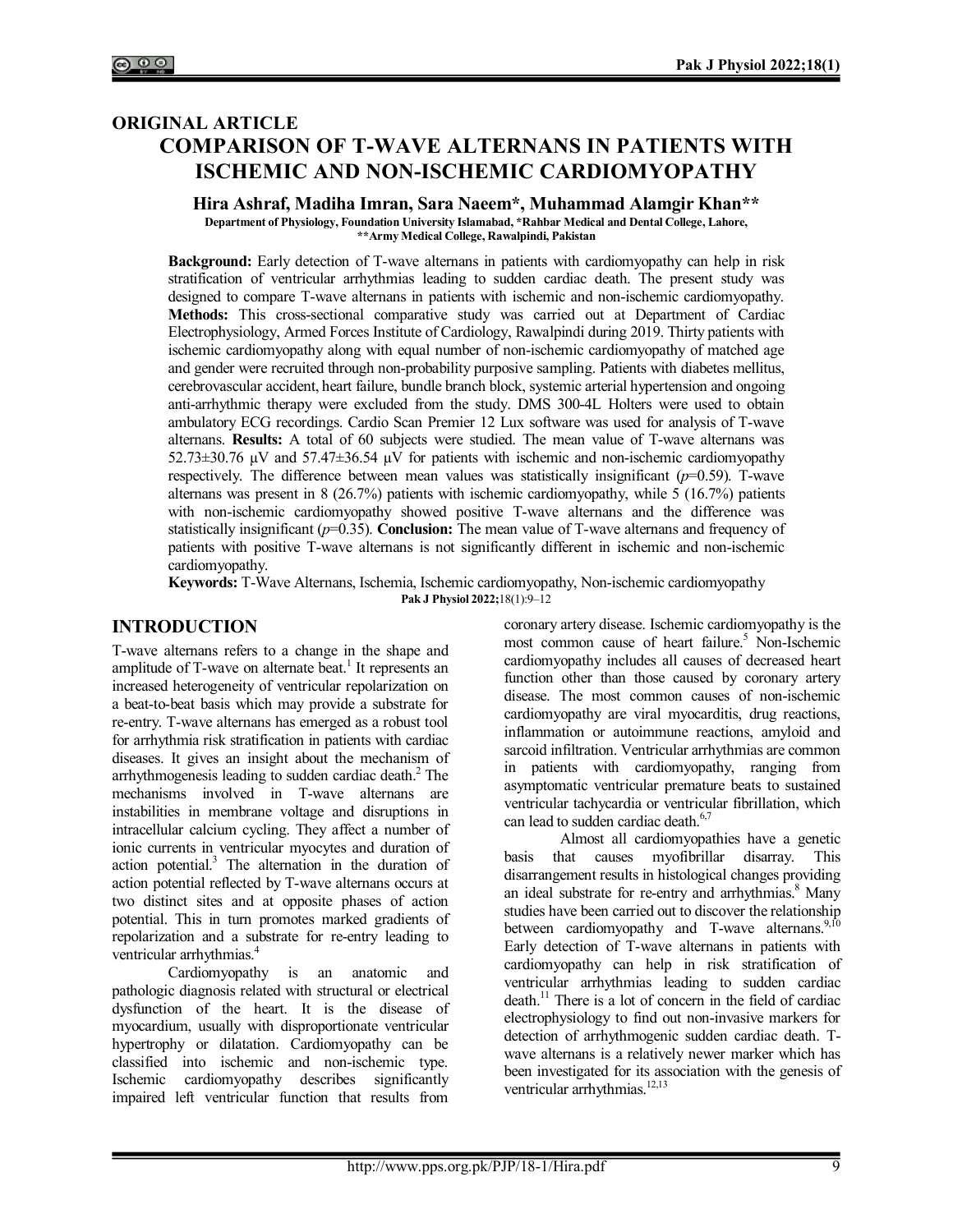Unfortunately, because of lack of awareness and resources, no local study has been conducted to our knowledge. Present study was planned to evaluate Twave alternans in patients with two different types of cardiomyopathy. The objective of this study was to compare T-wave alternans in patients of ischemic and non-ischemic cardiomyopathy. Results of the study will not only identify patients at high risk of developing ventricular arrhythmias but will also provide an understanding about the probable pathophysiologic mechanism of disrupted electrical activity within the myocardium of these patients. The patients so identified at high risk of ventricular arrhythmias can be subjected to additional investigations for further refinement of arrhythmia risk and appropriate therapeutic measures to avoid sudden cardiac death.

# **PATIENTS AND METHODS**

This cross-sectional comparative study was conducted at the Department of Cardiac Electrophysiology, Armed Forces Institute of Cardiology (AFIC), in collaboration with Army Medical College (AMC), Rawalpindi. An official approval was obtained prior to commencement of the study from Institutional Review Board of AFIC and Ethical Review Committee of AMC, Rawalpindi.

Sample size was calculated using Raosoft sample size calculator using 95% confidence interval. Thirty patients with ischemic cardiomyopathy along with thirty patients with non-ischemic cardiomyopathy were recruited through non-probability purposive sampling. Cases diagnosed as both types of cardiomyopathy by the cardiologist at outpatient department of AFIC were selected for the study. Written informed consent was taken from all the patients included in the study. History and general physical examination of all the cases and controls were carried out and the individuals having known cardiac diseases or diabetes mellitus were excluded. The selected participants were subjected to standard ECG and echocardiography to rule out bundle branch block, heart failure, hypertension and any other structural heart disease. Patients with ongoing anti-arrhythmic therapy were also excluded.

All sixty patients were Holtered with DMS 300-4L from DM Systems Company Ltd. at Electrophysiology Department of AFIC for monitoring in order to detect T-wave alternans. Ambulatory ECG data was transferred to the computer and edited for improper beats (ectopic and artefacts) with the help of DMS Cardioscan software Premier 12 Lux version. Time domain analysis was used for T-wave alternans analysis. T-wave alternans values were analyzed in all channels. It was defined as the highest T-wave alternans value in any channel. T-wave alternans  $\geq 60$   $\mu$ V was considered positive.<sup>3</sup>

Data were analysed on SPSS-23. Independent samples *t*-test was used to compare mean values of Twave alternans between ischemic and non-ischemic cardiomyopathic patients. Chi-square test was used to compare the frequency of individuals with positive and negative T-wave alternans between the groups keeping alpha at 0.05 and confidence level at 95%.

# **RESULTS**

Among the patients with ischemic cardiomyopathy, there were  $23$  (76.7%) males and 7 (23.3%) females with mean age of 51.27±12.65 years. There were 20 (66.7%) male and 10 (33.3%) female patients with nonischemic cardiomyopathy with the mean age of 51.23±16.28 years.

The mean values of T-wave alternans was 52.73±30.76 µV and 57.47±36.54 µV for patients with ischemic and non-ischemic cardiomyopathy respectively and the difference was statistically insignificant  $(p=0.59)$  (Table-1).

Frequency of individuals with and without Twave alternans was also compared between patients of ischemic and non-ischemic cardiomyopathy (Table-2). T-wave alternans was present in 8 (26.7%) patients with ischemic cardiomyopathy. While 5 (16.7%) patients with non-ischemic cardiomyopathy showed positive Twave alternans and the difference was statistically insignificant  $(p=0.35)$ .

**Table-1: Comparison of mean values of T-wave alternans between ischemic and non-ischemic cardiomyopathy**

| Group                              | $T$ -wave alternans $(\mu V)$ |      |
|------------------------------------|-------------------------------|------|
| <b>Ischemic Cardiomyopathy</b>     | $52.73 \pm 30.76$             | 0.59 |
| <b>Non-ischemic Cardiomyopathy</b> | $57.47 \pm 36.54$             |      |

**Table-2: comparison of individuals with and without T-wave alternans between ischemic and nonischemic cardiomyopathy**

|                                | <b>T-wave alternans</b> |                                               |      |
|--------------------------------|-------------------------|-----------------------------------------------|------|
| Group                          | <b>Present</b>          | Absent                                        |      |
| <b>Ischemic Cardiomyopathy</b> |                         | $8(26.7\%)$ 22 (73.3%)                        | 0.35 |
| Non-ischemic Cardiomyopathy    |                         | $\left  \frac{5(16.7\%)}{25(83.3\%)} \right $ |      |

# **DISCUSSION**

Cardiomyopathy is a disease of vast aetiology including genetic factors, secondary to effects of ischemia, and other cardiovascular diseases. Most common types of cardiomyopathies are ischemic and non-ischemic cardiomyopathy.<sup>14</sup> In our study the patients were divided into these two categories and T-wave alternans were recorded in both the groups. Mean values and frequency of patients with positive T-wave alternans were slightly higher in patients with ischemic than nonischemic cardiomyopathy but the difference was statistically insignificant (*p*=0.59, *p*=0.35). Our results suggest the probable cause of development of T-wave alternans in both types of cardiomyopathy. The cause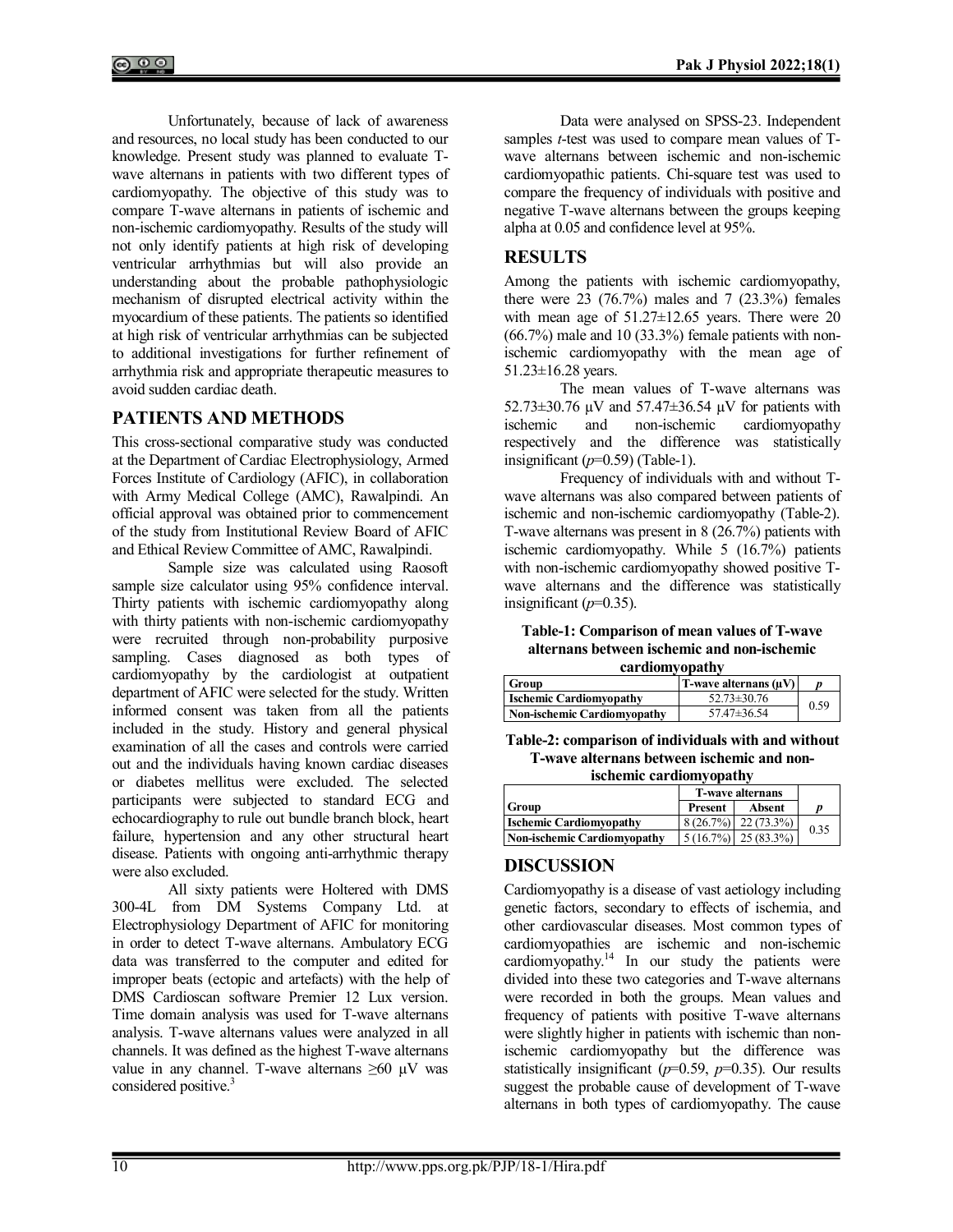may be present in the primal but not the ischemia affected infracted myocardium of patients with cardiomyopathy thereby suggesting that ischemia has little effect on development of T-wave alternans in patients with cardiomyopathy. Gold *et al*<sup>15</sup> studied Twave alternans and other non-invasive tools in patients with ischemic and non-ischemic cardiovascular diseases and suggested that ischemia plays diminutive role in pathophysiology of T-wave alternans in some diseases. This may highlight the importance of evaluation of Twave alternans as arrhythmia risk stratifier in both types of cardiomyopathy.

Klingenheben *et al*<sup>16</sup> conducted a study in Germany recruiting 204 patients with ischemic and nonischemic cardiomyopathy and quantitatively assessed Twave alternans. In their study the mean value of T-wave alternans was significantly higher in patients with nonischemic cardiomyopathy as compared to ischemic cardiomyopathy. Our results are in contrary to their findings which may be due to a smaller number of subjects involved in our study or due to difference in recording and analysis methods. They recruited 204 patients while we checked T-wave alternans in 60 patients only. We used modified moving average method for recording T-wave alternans while they analyzed T-wave alternans using spectral method. Another difference may be due to dissimilarity in aetiology of non-ischemic cardiomyopathy in European countries. There, some of the common causes of nonischemic cardiomyopathy are substance abuse (i.e., cocaine or alcohol), connective tissue disorders, and infection with the human immunodeficiency virus  $(HIV)^{17}$ , these being less common among our population. Difference in aetiology may have affected the mean values, possibly reflecting more extensive myocardial damage and a higher arrhythmia propensity in non-ischemic cardiomyopathy patients.

Many studies endorse the findings of our study emphasizing the significance of T-wave alternans as a promising arrhythmia risk assessment tool in both types of cardiomyopathies.<sup>18</sup> Chow *et al*<sup>19</sup> conducted a study evaluating 768 patients with ischemic cardiomyopathy and found significantly higher prevalence of arrhythmias in patients with ischemic cardiomyopathy. Four hundred and forty-six patients with non-ischemic cardiomyopathy were recruited in a study conducted by Salerno *et al*<sup>20</sup> in Italy assessing T-wave alternans. A fourfold increased risk of arrhythmia was calculated in non-ischemic cardiomyopathic patients with positive Twave alternans as compared to patients with negative Twave alternans.

T-wave alternans is closely related to arrhythmia events as observed by some studies.<sup>21,22</sup> Bloomfield *et al*<sup>23</sup> detected 29 positive T-wave alternans cases out of 290 and after five years follow up 20 of them had ventricular tachycardia events. Similar

findings were reported by Gold *et al*<sup>15</sup> as their 22 out of 31 cases with positive T-wave alternans experienced ventricular fibrillation/sudden cardiac death. We were unable to follow the patients with positive T-wave alternans for arrhythmic events, but with ample evidence from literature, can relate the presence of positive T-wave alternans with vulnerability to fatal arrhythmias.

Cardiomyopathy mostly occurs in old age patients.<sup>15</sup> Preferably, age-matched participants must have been taken in the study but due to limited duration it was arduous to find age matched patients.

### **CONCLUSION**

There was no significant difference in mean values and frequency of T-wave alternans in patients with ischemic and non-ischemic cardiomyopathy. It can therefore be concluded that the development of T-wave and vulnerability of these cardiomyopathic patients to ventricular arrhythmias is not related to ischemia as it is equally exhibited in non-ischemic cardiomyopathic patients as well.

# **REFERENCES**

- 1. Chen Z, Shi Y, Hou X, Xu S, Zou J. Microvolt T-wave alternans for risk stratification of cardiac events in ischemic cardiomyopathy: A meta-analysis. Int J Cardiol 2013;167(5):2061–5.
- 2. Li-na R, Xin-hui F, Li-dong R, Jian G, Yong-quan W, Guo-xian Q. Ambulatory ECG-based T-wave alternans and heart rate turbulence can predict cardiac mortality in patients with myocardial infarction with or without diabetes mellitus. Cardiovasc Diabetol 2012;11:104.
- 3. Verrier RL, Kumar K, Nearing BD. Basis for sudden cardiac death prediction by T-wave alternans from an integrative physiology perspective. Heart Rhythm 2009;6(3):416–22.
- 4. Pasala T, Dettmer M, Leo PJ, Laurita KR, Kaufman ES. Microvolt T-wave alternans amplifies spatial dispersion of repolarization in human subjects with ischemic cardiomyopathy. J Electrocardiol 2016;49(5):733–9.
- 5. Elliott P, Andersson B, Arbustini E, Bilinska Z, Cecchi F, Charron P, *et al*. Classification of the cardiomyopathies: a position statement from the European society of cardiology working group on myocardial and pericardial diseases. Eur Heart J 2008;29(2):270–6.
- 6. Jessup M, Abraham WT, Casey DE, Feldman AM, Francis GS, Ganiats TG, Konstam MA, Mancini DM, Rahko PS, Silver MA, Stevenson LW, Yancy CW. 2009 focused update: ACCF/AHA guidelines for the diagnosis and management of heart failure in adults: a report of the American College of Cardiology Foundation/American Heart Association Task Force on practice guidelines: developed in collaboration with the International Society for heart and lung transplantation. Circulation 2009;119(14):1977–2016.
- 7. Vaughn P, Solik MM, Bagga S, Padanilam BJ. Electrocardiographic abnormalities, malignant ventricular arrhythmias, and cardiomyopathy associated with loperamide abuse. J Cardiovasc Electrophysiol 2016;27(10):1230–3.
- 8. Marra MP, De Lazzari M, Zorzi A, Migliore F, Zilio F, Calore C, *et al*. Impact of the presence and amount of myocardial fibrosis by cardiac magnetic resonance on arrhythmic outcome and sudden cardiac death in nonischemic dilated cardiomyopathy. Heart Rhythm 2014;11(5):856–63.